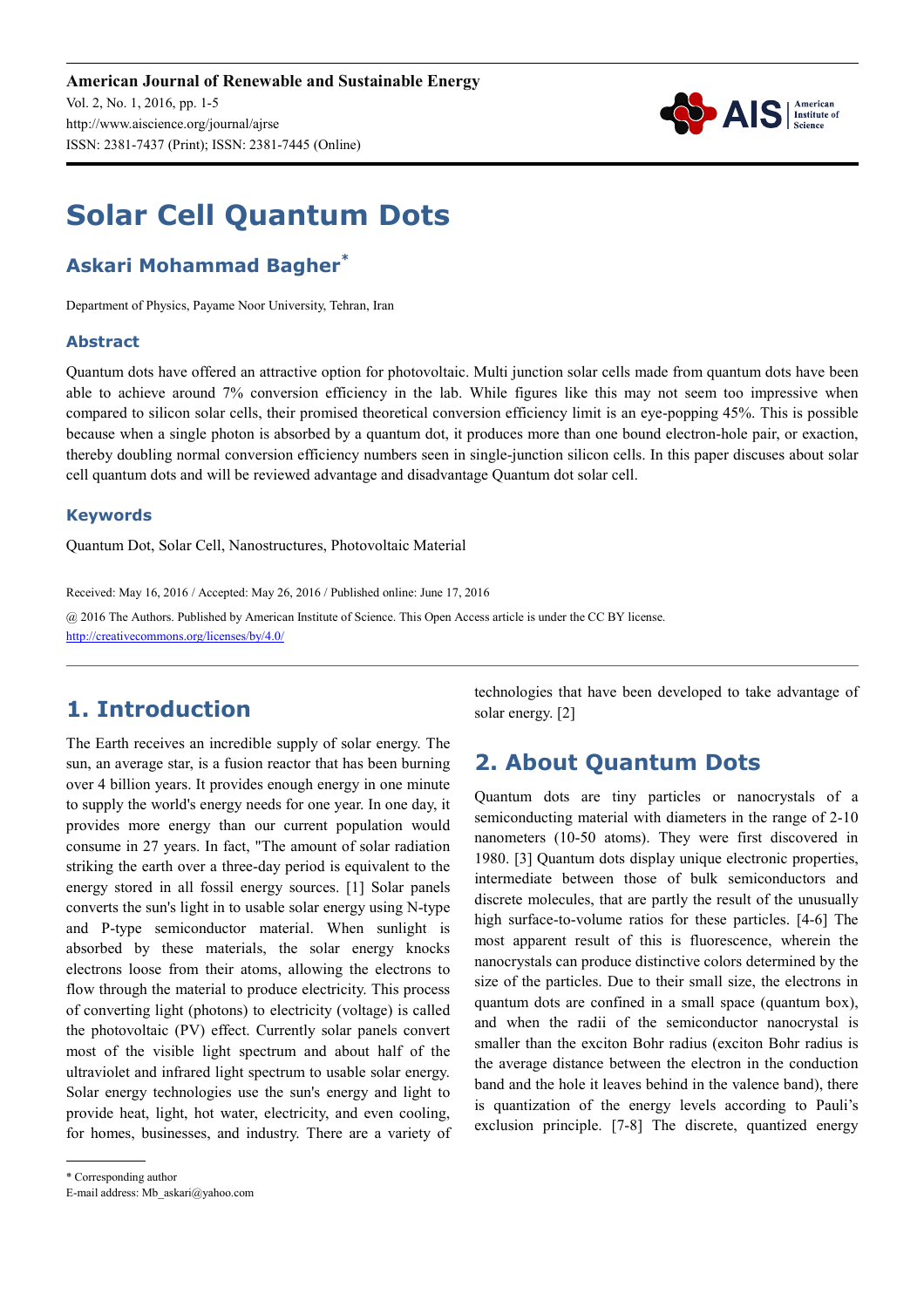levels of quantum dots relate them more closely to atoms than bulk materials and have resulted in quantum dots being nicknamed 'artificial atoms'. Generally, as the size of the crystal decreases, the difference in energy between the highest valence band and the lowest conduction band increases. More energy is then needed to excite the dot, and concurrently, more energy is released when the crystal returns to its ground state, resulting in a color shift from red to blue in the emitted light. As a result of this phenomenon, quantum dots can emit any color of light from the same material simply by changing the dot size. Additionally, because of the high level of control possible over the size of the nanocrystals produced, quantum dots can be tuned during manufacturing to emit any color of light. [9] Typical methods include molecular beam epitaxial, ion implantation, and Xray lithography. Quantum dots (QDs) are artificial clusters of semiconductive atoms that have the ability to confine the electrons motion due to their small size. One of the most important properties of Quantum Dots is the ability to tune their bandgap and therefore control their light absorbance and emission frequencies. This is done through the quantization of their energy levels. In this way it is possible for their optical and electrical properties to be adjusted according to their purpose of use. The latest advances in technology have shown that QDs can really make valuable contributions to a wide range of applications substituting for many of the bulk, expensive, and inefficient materials. [10]

### **3. Solar Cell Quantum Dots**

The recent surge in the utilization of semiconductor nanostructures for solar energy conversion has led to the development of high-efficiency solar cells. Some of these recent advances are in the areas of synthesis of new semiconductor materials and the ability to tune the electronic properties through size, shape, and composition and to assemble quantum dots as hybrid assemblies.



**Fig. 1.** TEM image of self-organized quantum dot super lattice (left) and schematic structure of quantum dot intermediate band solar cell (right).

A quantum dot solar cell is a solar cell design that uses quantum dots as the absorbing photovoltaic material. It attempts to replace bulk materials such as silicon, copper indium gallium selenide (CIGS) or CdTe. Quantum dots have band gaps that are tunable across a wide range of energy levels by changing the dots' size. In bulk materials the bandgap is fixed by the choice of material. This property makes quantum dots attractive for multi junction solar cells, where a variety of materials are used to improve efficiency by harvesting multiple portions of the solar spectrum. [11-12]

Quantum dots are semiconducting particles that have been reduced below the size of the Exciton Bohr radius and due to quantum mechanics considerations, the electron energies that can exist within them become finite, much alike energies in an atom. Quantum dots have been referred to as "artificial atoms". These energy levels are tuneable by changing their size, which in turn defines the bandgap. The dots can be grown over a range of sizes, allowing them to express a variety of bandgaps without changing the underlying material or construction techniques. [13] In typical wet chemistry preparations, the tuning is accomplished by varying the synthesis duration or temperature. The ability to tune the bandgap makes quantum dots desirable for solar cells. Single junction implementations using lead sulfide (PbS) CQDs have bandgaps that can be tuned into the far infrared, frequencies that are typically difficult to achieve with traditional. Half of the solar energy reaching the Earth is in the infrared, most in the near infrared region. A quantum dot solar cell makes infrared energy as accessible as any other. [14]

Moreover, CQDs offer easy synthesis and preparation. While suspended in a colloidal liquid form they can be easily handled throughout production, with a fume hood as the most complex equipment needed. CQDs are typically synthesized in small batches, but can be mass-produced. The dots can be distributed on a substrate by spin coating, either by hand or in an automated process. Large-scale production could use spray-on or roll-printing systems, dramatically reducing module construction costs.

The establishment of low-cost and high-performance solar cells for sustainable energy sources to replace fossil fuels has become an urgent subject to scientists around the world. Because traditional photovoltaic devices (i.e. the p-n junction silicon crystalline solar cells) suffer from high costs of manufacturing and installation, now the focus is on the next generation of solar cells with high efficiency at economically viable costs. As a cost-effective alternative to silicon-based photovoltaics, semiconductor quantum dot (QD)-sensitized solar cells (QDSCs) have attracted considerable attention recently and have shown promising developments for the next generation of solar cells. QDSCs can be regarded as a derivative of dye-sensitized solar cells (DSCs), which were first reported by O'Regan and Gra¨tzel in 1991 (8). In DSCs,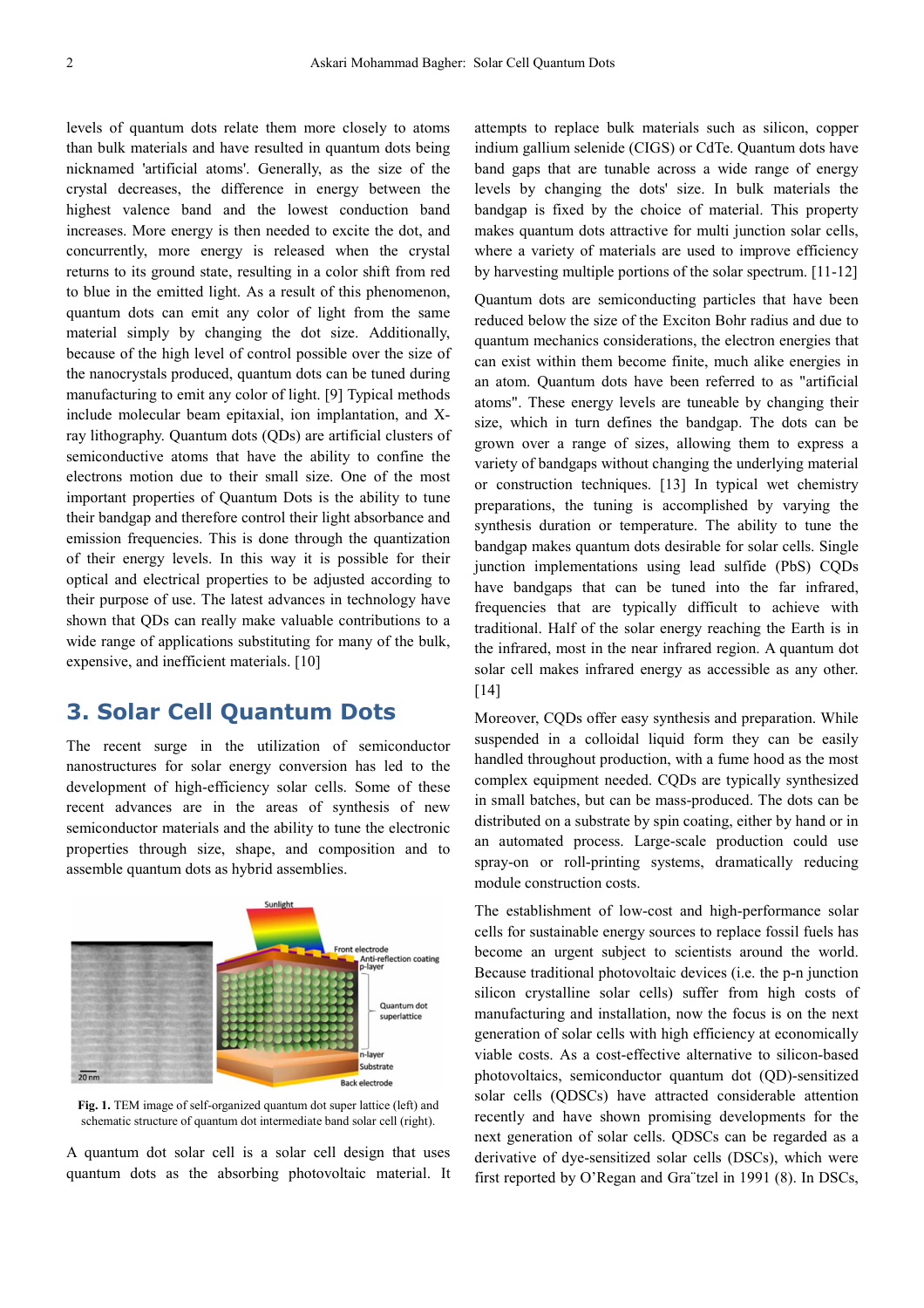the sensitizer commonly uses organic dyes of ruthenium polypyridine complexes. [15]

In a conventional solar cell, light is absorbed by a semiconductor, which has a higher resistance than metal. The semiconductor is doped in order to increase its conductivity. One side of the semiconductor is p-type doped by adding an atom with a valence one lower than the host atoms. This atom takes away a weakly bound outer electron from a host atom and creates a "hole". Adding many of these atoms creates an abundance of holes, and since the holes are actually atoms missing electrons, the p-doped semiconductor has a positive charge. The other side is n-type doped; an atom with a valence one higher than the host atoms is added to the semiconductor, providing an extra electron, and therefore giving the n-doped semiconductor a negative charge. In order to appreciate the potential of quantum dots in solar cell technology, it is important to first be aware of the limitations of conventional solar cells. Crystalline materials such as silicon, cadmium telluride, and copper indium gallium selenide arbsorb photons with energies correspondent to their band gaps, since a specific wavelength of light provides the required amount of energy for an electron to jump from the valence band to the conduction band. Electrons that are excited into higher levels in the conduction band relax by giving off phonons, thus heating up the solar cell without generating electricity. This heating also damages the cell and reduces its performance. Photons that do not provide enough energy for an electron to jump the band gap simply pass through the solar cell. [16]

## **4. Quantum Dot Solar Cell Advantages**

Quantum dots hold promise for low-cost solar cells because they can be made using simple, inexpensive chemical reactions. Scientists have calculated that quantum dots could be used to make thin-film photovoltaics that are at least as efficient as conventional silicon cells, and possibly more efficient. The higher possible efficiency is because nanocrystals made of certain semiconductors can emit more than one electron for every photon absorbed. Plus, tweaking their size and shape changes the colors of light they absorb. The next generation of solar cells being researched is focused on efficiency and low cost with quantum dots being the primary point of interest. Quantum dots are the main focus for next generation research because of their unique quantum properties and ability to cover both goals of the next generation of solar cells. The quantum dots are cost-effective in two respects. First, they can be produced rather inexpensively and second, they produce more energy. They can be mass produced through high-throughput roll-to-roll manufacturing, which ends up lowering the cost of quantum dots [17]. Through multiple electron generation, more electricity can be produced for every photon of light, which leads to the contribution of cost-effectiveness [18]. Quantum dots are not only cost-effective, but due to their unique quantum properties, they are also versatile, highly-efficient in conducting an electrical current, and are an ethical option for the next generation of solar cells. A key advantage of the nanowire-quantum dot cells is that they could be made on large areas. "One of the main benefits of quantum dots is that they're grown in and deposited from solution. This translates to fabrication of large-area films, which is necessary for making solar panels. Zinc oxide nanowires are also grown in an aqueous solution process. Scalability should be one of the primary practical advantages of this type of solar cell." Solar cells made from quantum dots could be low-cost, flexible, and easy to make. But the efficiency with which they convert light into electricity remains too low for practical use. Researchers Institute of Technology now shows that incorporating nanowires into quantum dot solar cells increases the cells' efficiency by 35%. [19] Solar-cell technology has advanced rapidly, as hundreds of groups around the world pursue more than two dozen approaches using different materials, technologies, and approaches to improve efficiency and reduce costs. Now a team at MIT has set a new record for the most efficient quantum-dot cells a type of solar cell that is seen as especially promising because of its inherently low cost, versatility, and lightweight. [20]

#### *Generally the benefits of these solar cells are:*

Tunable band edge offers the possibility to harvest light energy over a wide range of visible-IR light with selectivity



**Fig. 2.** Tunable band edge.

Hot carrier injection from higher excited state (minimizing energy loss during thermalization of excited state)



**Fig. 3.** Hot carrier injection from higher excited state.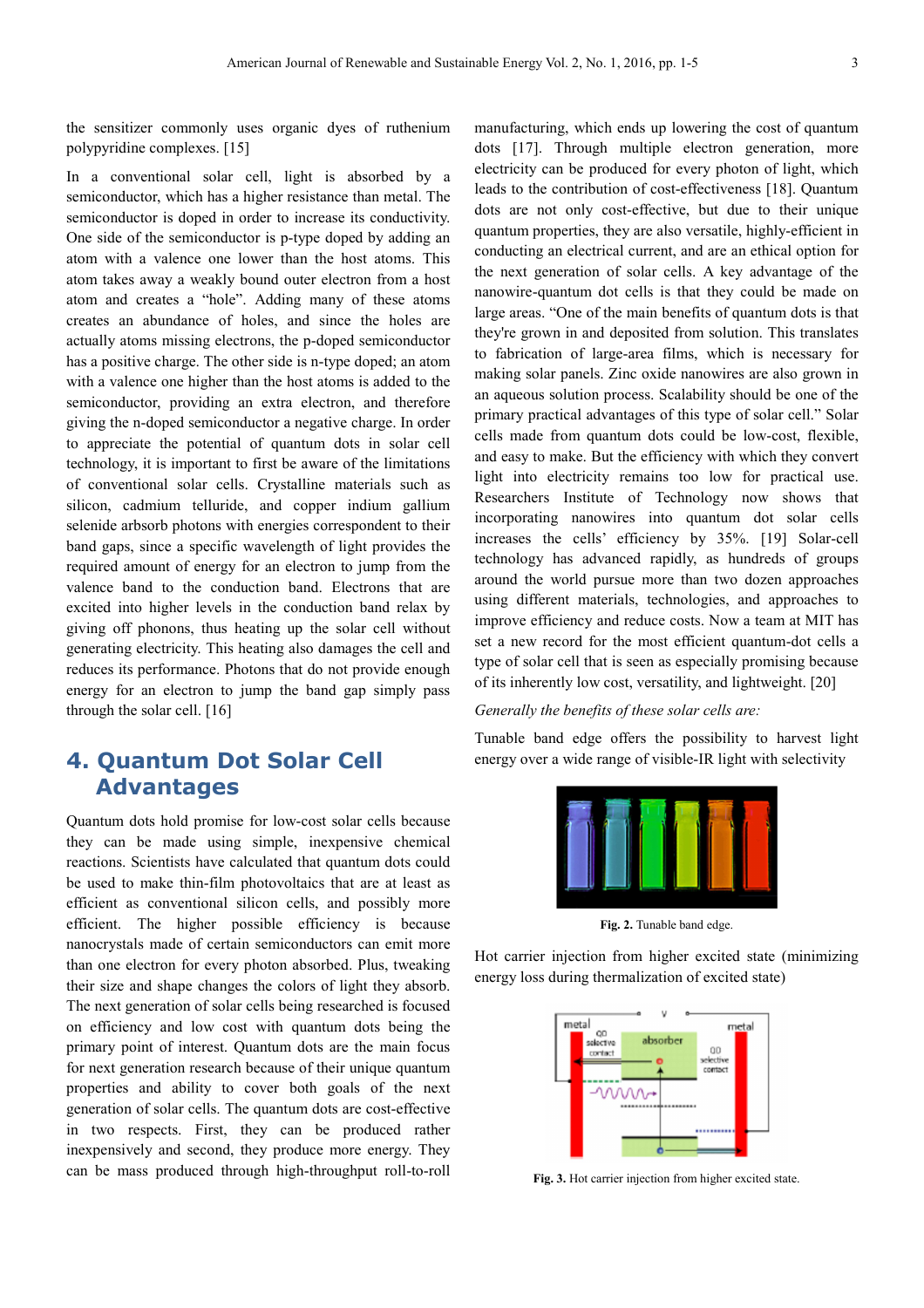Multiple carrier generation solar cells. Utilization of high energy photon to multiple electron-hole pairs



**Fig. 4.** Multiple carrier generation solar cells.

# **5. Conclusion**

Quantum dot solar cells have a lot of potential in operation of energy efficiently and with low cost. Quantum dots have many specification that make them better suited for solar cells than bulk materials such as crystalline silicon, including an easy and inexpensive fabrication process, and tunable bandgaps. By stacking quantum dots of different sizes in gradient multi layer nanofilms, solar cells are capable of absorbing all of the sun's spectrum. Multi-layer quantum dot solar cells can provide a clean, renewable and sustainable energy source and so have a hopeful future in energy operation of technology.

## **6. Discussion**

Unique properties of quantum dots offer new opportunities to develop low-cost and high efficiency solar cells. Solar energy no carbon dioxide emissions, unlimited supply and available to all. This renewable source is one of the answers to energy independence, but has been previously expensive to implement. Now, with advanced automated tetra pod quantum dot manufacturing, both cost and efficiency concerns are addressed. Solar cells quantum dots can absorb all wavelengths of visible sunlight plus the UV and Infrared. Using proprietary technologies, manufacture very low cost solar cells utilizing Quantum Dot Technology for less than the cost of conventional solar cells. third generation quantum dot solar cells do not require custom made, expensive, nor complex, processing equipment, and we do not use costly silicon or rare earth elements such as indium. Quantum Dot Solar Cells have extremely high potential efficiency; having demonstrated the production of multiple exactions from a single electron. Quantum Materials' Solar cells will come to market competitively priced with the opportunity to reduce prices even further as economies of scale come into effect. Additionally we believe our quantum dot manufacturing capability and print based cell manufacturing process will enable the rapid deployment of additional manufacturing sites across the globe.

#### **References**

- [1] http://www.renewableenergyworld.com
- [2] Chuang, Chia-Hao M., et al. "Improved performance and stability in quantum dot solar cells through band alignment engineering." *Nature materials* 13.8 (2014): 796.
- [3] Ekimov, A. I., and A. A. Onushchenko. "Quantum size effect in three-dimensional microscopic semiconductor crystals." *ZhETF Pisma Redaktsiiu* 34 (1981): 363.
- [4] El-Sayed, Mostafa A. "Small is different: shape-, size-, and composition-dependent properties of some colloidal semiconductor nanocrystals." *Accounts of chemical research* 37.5 (2004): 326-333.
- [5] Ashoori, R. C. "Electrons in artificial atoms." *Nature* 379 (1996): 413-419.
- [6] Collier, C. P., T. Vossmeyer, and J. R. Heath. "Nanocrystal superlattices." *Annual Review of Physical Chemistry* 49.1 (1998): 371-404.
- [7] Reimann, Stephanie M., and Matti Manninen. "Electronic structure of quantum dots." *Reviews of Modern Physics* 74.4 (2002): 1283.
- [8] Bawendi, Moungi G., Michael L. Steigerwald, and Louis E. Brus. "The quantum mechanics of larger semiconductor clusters ("quantum dots")." *Annual Review of Physical Chemistry* 41.1 (1990): 477-496.
- [9] Yoffe, A. D. "Semiconductor quantum dots and related systems: electronic, optical, luminescence and related properties of low dimensional systems." *Advances in Physics* 50.1 (2001): 1-208.
- [10] Bagher, Askari Mohammad. "Ouantum Dots Applications." *Sensors & Transducers* 198.3 (2016): 37.
- [11] Ip, Alexander H., et al. "Hybrid passivated colloidal quantum dot solids." *Nature nanotechnology* 7.9 (2012): 577-582.
- [12] Baskoutas, Sotirios, and Andreas F. Terzis. "Size-dependent band gap of colloidal quantum dots." *Journal of applied physics* 99.1 (2006): 013708.
- [13] H Sargent, E. "Infrared quantum dots." *Advanced Materials* 17.5 (2005): 515-522.
- [14] Ward, Amanda, and Penny Hausher. "Quantum Dots: The Future of Highly-Efficient Solar Cells."
- [15] Tian, Jianjun, and Guozhong Cao. "Semiconductor quantum dot-sensitized solar cells." *Nano reviews* 4 (2013).
- [16] Sargent, Edward H. "Colloidal quantum dot solar cells." *Nature photonics* 6.3 (2012): 133-135.